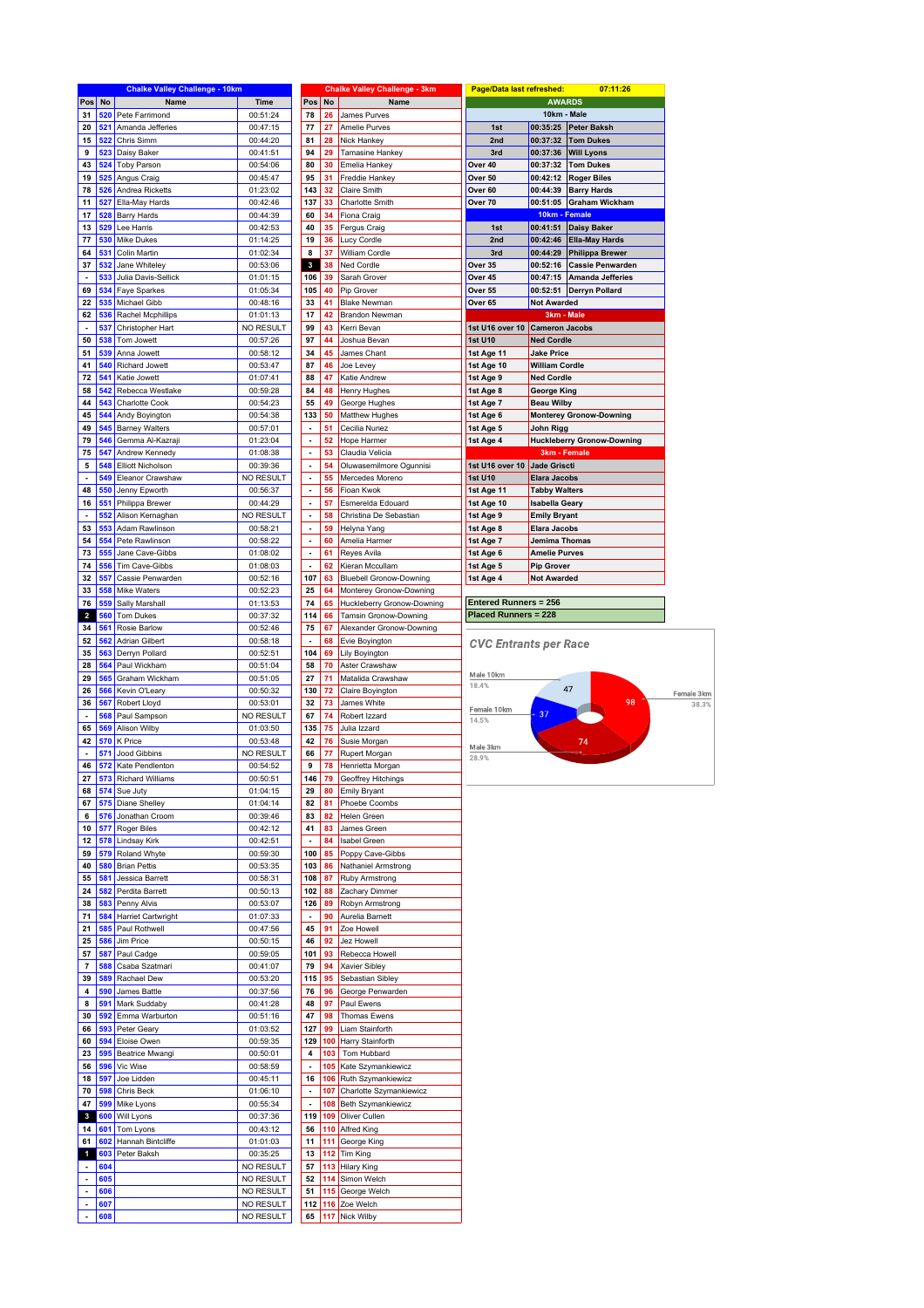| ٠<br>$\overline{\phantom{a}}$<br>÷,                                                                                                          |            | <b>Chalke Valley Challenge - 10km</b> |                        |                              |            | <b>Chalke Valley Challenge - 3km</b> | Page/Data last refreshed: | 07:11:26 |
|----------------------------------------------------------------------------------------------------------------------------------------------|------------|---------------------------------------|------------------------|------------------------------|------------|--------------------------------------|---------------------------|----------|
|                                                                                                                                              | Pos No     | Name                                  | Time                   | Pos                          | No         | Name                                 | <b>AWARDS</b>             |          |
|                                                                                                                                              | 609        |                                       | NO RESULT              | 59                           | 118        | Beau Wilby                           |                           |          |
|                                                                                                                                              | 610        |                                       | NO RESULT              | 14                           | 119        | Grace Wilby                          |                           |          |
|                                                                                                                                              | 611        |                                       | NO RESULT              | 63                           | 120        | Florence Wilby                       |                           |          |
| $\overline{\phantom{a}}$                                                                                                                     | 612        |                                       | NO RESULT              | $\overline{\mathbf{r}}$      | 121        | Isabella Geary                       |                           |          |
| $\overline{\phantom{a}}$                                                                                                                     | 613        |                                       | NO RESULT              | 15                           | 122        | <b>Florence Geary</b>                |                           |          |
| ÷,                                                                                                                                           | 614        |                                       |                        | ÷,                           |            |                                      |                           |          |
|                                                                                                                                              |            |                                       | NO RESULT              |                              | 123        |                                      |                           |          |
| $\blacksquare$                                                                                                                               | 615        |                                       | NO RESULT              | 93                           | 124        | Isabelle Thorne                      |                           |          |
| $\blacksquare$                                                                                                                               | 616        |                                       | <b>NO RESULT</b>       | 85                           | 125        | Alistair Grossart                    |                           |          |
| ÷,                                                                                                                                           | 617        |                                       | NO RESULT              | 86                           | 126        | Allan Grossart                       |                           |          |
| $\blacksquare$                                                                                                                               | 618        |                                       | <b>NO RESULT</b>       | 128                          | 127        | Abigail Grossart                     |                           |          |
| ÷                                                                                                                                            | 619        |                                       | NO RESULT              | 121                          | 128        | Archie Butcher                       |                           |          |
| ÷,                                                                                                                                           | 620        |                                       | NO RESULT              | 140                          | 129        | Merryn Brough                        |                           |          |
| $\blacksquare$                                                                                                                               | 621        |                                       | <b>NO RESULT</b>       | 138                          | 130        | Iona Brough                          |                           |          |
| ÷                                                                                                                                            | 622        |                                       | NO RESULT              | 144                          | 131        | Sarah Brough                         |                           |          |
|                                                                                                                                              |            |                                       |                        |                              |            |                                      |                           |          |
| ÷,                                                                                                                                           | 623        |                                       | NO RESULT              | 131                          | 132        | <b>Hettie Shorney</b>                |                           |          |
| $\blacksquare$                                                                                                                               | 624        |                                       | NO RESULT              | 68                           | 133        | George Price                         |                           |          |
| ÷.                                                                                                                                           | 625        |                                       | NO RESULT              | 10                           | 134        | Jake Price                           |                           |          |
| ÷,                                                                                                                                           | 626        |                                       | NO RESULT              | ÷,                           | 135        |                                      |                           |          |
| ÷,                                                                                                                                           | 627        |                                       | NO RESULT              | 61                           | 136        | Hugo Tribbeck                        |                           |          |
| $\blacksquare$                                                                                                                               | 628        |                                       | NO RESULT              | 113                          | 137        | Margaret Welch                       |                           |          |
| $\blacksquare$                                                                                                                               | 629        |                                       | NO RESULT              | 18                           | 138        | Steve Bond                           |                           |          |
| $\overline{\phantom{a}}$                                                                                                                     | 630        |                                       | NO RESULT              | 6                            | 139        | Harriet Bond                         |                           |          |
|                                                                                                                                              |            |                                       |                        |                              |            | Lizzie Gairdner                      |                           |          |
| $\blacksquare$                                                                                                                               | 631        |                                       | NO RESULT              | 71                           | 140        |                                      |                           |          |
| $\overline{\phantom{a}}$                                                                                                                     | 632        |                                       | <b>NO RESULT</b>       | 124                          | 141        | Charlotte Gairdner                   |                           |          |
| ÷,                                                                                                                                           | 633        |                                       | NO RESULT              | 64                           | 142        | Minnie Gairdner                      |                           |          |
| ÷                                                                                                                                            | 634        |                                       | <b>NO RESULT</b>       | 92                           | 143        | Ava Hayden                           |                           |          |
| $\blacksquare$                                                                                                                               | 635        |                                       | NO RESULT              | 98                           | 144        | Nick Hayden                          |                           |          |
| ÷,                                                                                                                                           | 636        |                                       | NO RESULT              | ÷,                           | 145        | Gabriella Milner                     |                           |          |
| ÷                                                                                                                                            | 637        |                                       | NO RESULT              | $\qquad \qquad \blacksquare$ | 146        | Victoria Dunne                       |                           |          |
| $\overline{\phantom{a}}$                                                                                                                     | 638        |                                       | NO RESULT              | $\qquad \qquad \blacksquare$ | 147        | Amelia Townsend                      |                           |          |
| ÷,                                                                                                                                           | 639        |                                       | NO RESULT              | ÷,                           | 148        | Deborah Townsend                     |                           |          |
|                                                                                                                                              |            |                                       |                        |                              |            |                                      |                           |          |
| $\blacksquare$                                                                                                                               | 640        |                                       | <b>NO RESULT</b>       | $\overline{\phantom{a}}$     | 149        | Jack Townsend                        |                           |          |
| $\blacksquare$                                                                                                                               | 641        |                                       | NO RESULT              | 44                           | 150        | Will Thomas                          |                           |          |
| $\overline{\phantom{a}}$                                                                                                                     | 642        |                                       | NO RESULT              | 141                          | 151        | Jo Thomas                            |                           |          |
| ÷                                                                                                                                            | 643        |                                       | NO RESULT              | $\overline{\phantom{a}}$     | 152        | Sophie Thomas                        |                           |          |
| $\blacksquare$                                                                                                                               | 644        |                                       | NO RESULT              | 43                           | 153        | Jemima Thomas                        |                           |          |
| ÷                                                                                                                                            | 645        |                                       | NO RESULT              | 132                          | 154        | Eve Peters                           |                           |          |
| ÷,                                                                                                                                           | 646        |                                       | NO RESULT              | 134                          | 155        | John Peters                          |                           |          |
| $\blacksquare$                                                                                                                               | 647        |                                       | NO RESULT              | 37                           | 156        | Harry Williams                       |                           |          |
| $\blacksquare$                                                                                                                               |            |                                       |                        |                              |            |                                      |                           |          |
|                                                                                                                                              | 648        |                                       | <b>NO RESULT</b>       | 139                          | 157        | <b>Grace Williams</b>                |                           |          |
| ÷,                                                                                                                                           | 649        |                                       | NO RESULT              | 23                           | 158        | Alfred Williams                      |                           |          |
| ٠                                                                                                                                            | 650        |                                       | <b>NO RESULT</b>       | 142                          | 159        | Lizzie Williams                      |                           |          |
| $\blacksquare$                                                                                                                               | 651        |                                       | <b>NO RESULT</b>       | 5                            | 160        | <b>Bruce Raisbeck</b>                |                           |          |
| ÷,                                                                                                                                           | 652        |                                       | NO RESULT              | 24                           | 161        | Charlotte Whyte                      |                           |          |
| $\overline{\phantom{a}}$                                                                                                                     | 653        |                                       | <b>NO RESULT</b>       | 39                           | 162        | Kate Whyte                           |                           |          |
| $\blacksquare$                                                                                                                               | 654        |                                       | NO RESULT              | 21                           | 163        | Sophia Whyte                         |                           |          |
| ÷,                                                                                                                                           | 655        |                                       | <b>NO RESULT</b>       | 96                           | 164        | Pam Clover                           |                           |          |
| $\blacksquare$                                                                                                                               | 656        |                                       | <b>NO RESULT</b>       | 91                           | 165        | Lottie Clover                        |                           |          |
|                                                                                                                                              |            |                                       |                        |                              |            |                                      |                           |          |
| ÷.                                                                                                                                           | 657        |                                       | NO RESULT              | 72                           | 166        | Robyn Walton                         |                           |          |
| ÷,                                                                                                                                           | 658        |                                       | <b>NO RESULT</b>       | 69                           | 167        | Hayden Hubbard                       |                           |          |
| $\blacksquare$                                                                                                                               | 659        |                                       | <b>NO RESULT</b>       | 73                           | 168        | Sophie Walker                        |                           |          |
| ÷,                                                                                                                                           | 660        |                                       | NO RESULT              | 31                           | 169        | Ben Kettler                          |                           |          |
| ÷.                                                                                                                                           | 661        |                                       | <b>NO RESULT</b>       | 118                          |            | 170 Evie Wildish                     |                           |          |
|                                                                                                                                              | 662        |                                       | NO RESULT              | 70                           |            | 171 Daniel Longman                   |                           |          |
| $\overline{\phantom{a}}$                                                                                                                     | 663        |                                       | NO RESULT              | 35                           |            | 172 George Shave                     |                           |          |
|                                                                                                                                              | 664        |                                       | <b>NO RESULT</b>       | 36                           |            | 173 Stanley Cutler                   |                           |          |
| ÷,                                                                                                                                           | 665        |                                       | NO RESULT              | 117                          |            | 174 Eleanor Weston                   |                           |          |
|                                                                                                                                              |            |                                       | NO RESULT              |                              |            | Jon Tribbeck                         |                           |          |
| $\blacksquare$                                                                                                                               | 666        |                                       |                        | 62                           | 175        |                                      |                           |          |
| ÷                                                                                                                                            | 667        |                                       | NO RESULT              | 30                           | 176        | Jack Shave                           |                           |          |
| $\blacksquare$                                                                                                                               | 668        |                                       | NO RESULT              | 12                           |            | 177 Max Shannon                      |                           |          |
| ÷,                                                                                                                                           | 669        |                                       | NO RESULT              | 109                          |            | 178 Linda Howell                     |                           |          |
| $\blacksquare$                                                                                                                               | 670        |                                       | NO RESULT              | $\mathbf{1}$                 | 179        | Jade Griscti                         |                           |          |
| $\blacksquare$                                                                                                                               | 671        |                                       | NO RESULT              | 90                           |            | 180 $Ed$ Rigg                        |                           |          |
| $\blacksquare$                                                                                                                               | 672        |                                       | NO RESULT              | 89                           | 181        | John Rigg                            |                           |          |
|                                                                                                                                              | 673        |                                       | NO RESULT              | 122                          | 182        | Isabella Jay                         |                           |          |
|                                                                                                                                              | 674        |                                       | NO RESULT              | 123                          |            |                                      |                           |          |
| $\blacksquare$                                                                                                                               |            |                                       |                        |                              |            | 183 Maki Jay                         |                           |          |
| ÷,                                                                                                                                           | 675        |                                       | NO RESULT              | 110                          | 184        | Clemmie Anderson                     |                           |          |
| ÷.                                                                                                                                           |            |                                       | NO RESULT              | 125                          |            | 185 Lyla Sheeley                     |                           |          |
| $\blacksquare$                                                                                                                               | 676        |                                       |                        |                              |            |                                      |                           |          |
| ÷                                                                                                                                            | 677        |                                       | NO RESULT              | 120                          |            | 186 Thomas Sheeley                   |                           |          |
| ÷,                                                                                                                                           | 678        |                                       | NO RESULT              | 116                          | 187        | Jan Sheeley                          |                           |          |
| $\blacksquare$                                                                                                                               | 679        |                                       | NO RESULT              | 111                          | 188        | Charlotte Anderson                   |                           |          |
| ÷                                                                                                                                            | 680        |                                       |                        | 145                          | 189        | Rupert Allen                         |                           |          |
|                                                                                                                                              |            |                                       | NO RESULT              |                              |            |                                      |                           |          |
|                                                                                                                                              | 681        |                                       | NO RESULT              | 136                          | 190        | Florence Allen                       |                           |          |
|                                                                                                                                              | 682        |                                       | NO RESULT              | 147                          | 191        | James Jarvis                         |                           |          |
|                                                                                                                                              | 683        |                                       | NO RESULT              | ÷,                           | 192        | Cecily Jarvis                        |                           |          |
|                                                                                                                                              | 684        |                                       | NO RESULT              | 38                           | 193        | Isaac Rawlinson                      |                           |          |
|                                                                                                                                              | 685        |                                       | NO RESULT              | 20                           | 194        | Elara Jacobs                         |                           |          |
|                                                                                                                                              | 686        |                                       | NO RESULT              | $\overline{\mathbf{2}}$      | 195        | Cameron Jacobs                       |                           |          |
|                                                                                                                                              |            |                                       |                        |                              |            |                                      |                           |          |
|                                                                                                                                              | 687        |                                       | NO RESULT              | 26                           | 196        | Maltida Baker                        |                           |          |
|                                                                                                                                              | 688        |                                       | NO RESULT              | 28                           | 197        | Raenaud Baker                        |                           |          |
|                                                                                                                                              | 689        |                                       | NO RESULT              | $\blacksquare$               |            | #N/A                                 |                           |          |
|                                                                                                                                              | 690        |                                       | NO RESULT              | $\overline{\phantom{a}}$     |            | #N/A                                 |                           |          |
|                                                                                                                                              | 691        |                                       | NO RESULT              | 53                           | 200        | Alice Walters                        |                           |          |
| $\blacksquare$<br>$\blacksquare$<br>÷.<br>$\blacksquare$<br>÷.<br>÷.<br>$\blacksquare$<br>$\blacksquare$<br>÷.<br>÷,<br>$\blacksquare$<br>÷. | 692        |                                       | NO RESULT              | 54                           | 201        | Tess Williamson-Jones                |                           |          |
|                                                                                                                                              |            |                                       |                        |                              |            |                                      |                           |          |
| ÷<br>÷,                                                                                                                                      | 693        |                                       | NO RESULT              | 22                           | 202        | Georgie Williamson-Jones             |                           |          |
|                                                                                                                                              | 694        |                                       | NO RESULT              | 49                           | 198        | <b>Tabby Walters</b>                 |                           |          |
| $\blacksquare$<br>$\blacksquare$                                                                                                             | 695<br>696 |                                       | NO RESULT<br>NO RESULT | 50<br>53                     | 199<br>200 | Clover Crosse<br>Alice Walters       |                           |          |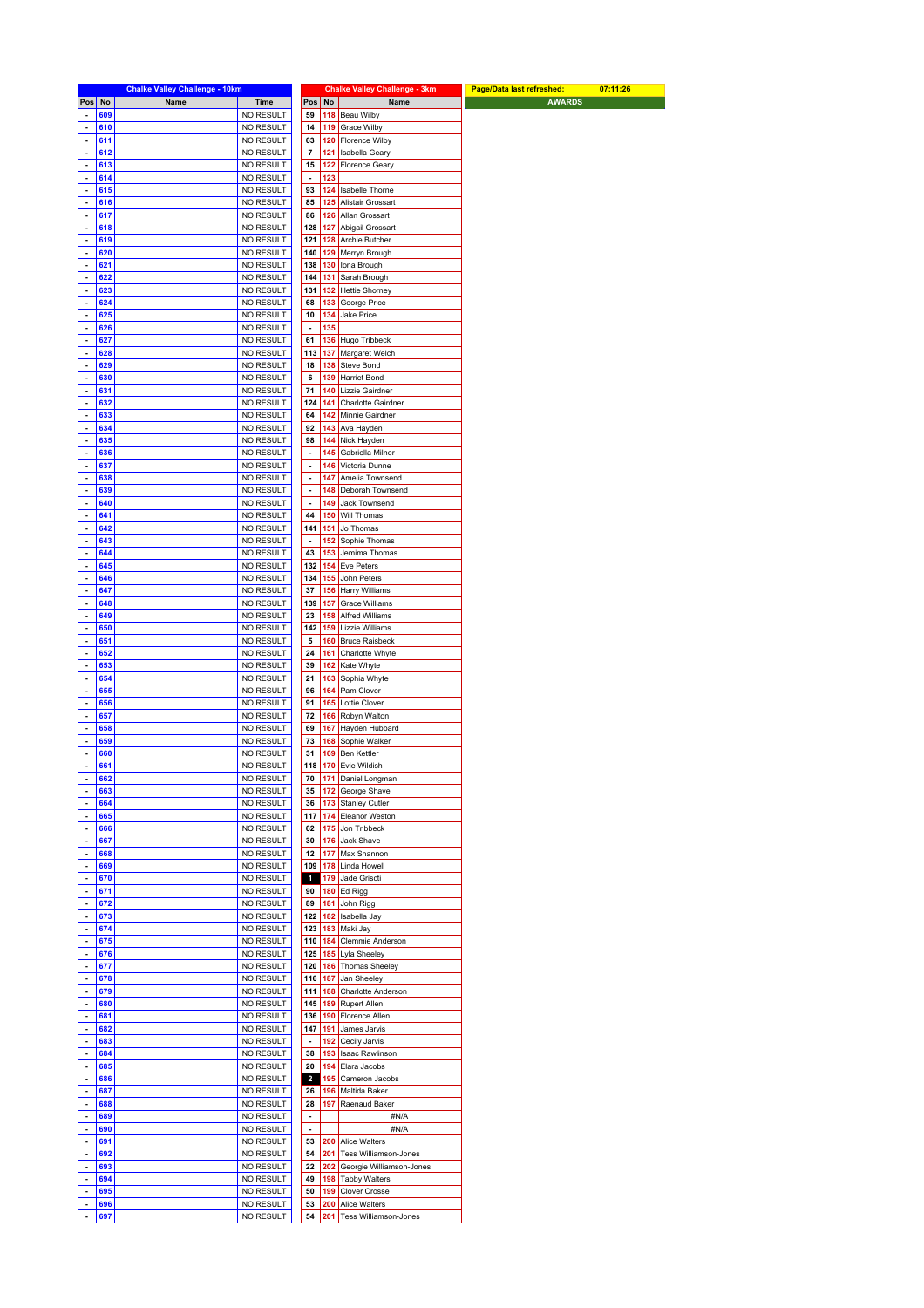|                                                       |            | <b>Chalke Valley Challenge - 10km</b> |                        |                                            |            | <b>Chalke Valley Challenge - 3km</b> | Page/Data last refreshed: | 07:11:26 |
|-------------------------------------------------------|------------|---------------------------------------|------------------------|--------------------------------------------|------------|--------------------------------------|---------------------------|----------|
| Pos No                                                |            | Name                                  | <b>Time</b>            | Pos                                        | No         | Name                                 | <b>AWARDS</b>             |          |
| $\blacksquare$                                        | 698        |                                       | NO RESULT              | 22                                         |            | 202 Georgie Williamson-Jones         |                           |          |
| ä,                                                    | 699        |                                       | NO RESULT              | $\blacksquare$                             | 203        |                                      |                           |          |
| ÷,                                                    | 700        |                                       | NO RESULT              | $\blacksquare$                             | 204        |                                      |                           |          |
| $\blacksquare$                                        | 701        |                                       | NO RESULT              | $\blacksquare$                             | 205        |                                      |                           |          |
| ä,                                                    | 702        |                                       | NO RESULT              | $\blacksquare$                             | 206        |                                      |                           |          |
| $\overline{\phantom{a}}$                              | 703        |                                       | NO RESULT              | $\blacksquare$                             | 207        |                                      |                           |          |
| $\overline{\phantom{a}}$                              | 704        |                                       | NO RESULT              | $\overline{\phantom{a}}$                   | 208        |                                      |                           |          |
| ä,                                                    | 705        |                                       | NO RESULT              | $\blacksquare$                             | 209        |                                      |                           |          |
| ÷,                                                    | 706        |                                       | NO RESULT              | ÷                                          | 210        |                                      |                           |          |
| $\overline{\phantom{a}}$                              | 707        |                                       | NO RESULT              | $\overline{\phantom{a}}$                   | 211        |                                      |                           |          |
| $\overline{\phantom{a}}$<br>÷,                        | 708<br>709 |                                       | NO RESULT              | $\blacksquare$<br>$\blacksquare$           | 212<br>213 |                                      |                           |          |
| $\overline{\phantom{a}}$                              | 710        |                                       | NO RESULT<br>NO RESULT | $\blacksquare$                             | 214        |                                      |                           |          |
| $\qquad \qquad \blacksquare$                          | 711        |                                       | NO RESULT              | $\blacksquare$                             | 215        |                                      |                           |          |
| ÷,                                                    | 712        |                                       | NO RESULT              | $\overline{\phantom{a}}$                   | 216        |                                      |                           |          |
| $\blacksquare$                                        | 713        |                                       | NO RESULT              | $\blacksquare$                             | 217        |                                      |                           |          |
| $\overline{\phantom{a}}$                              | 714        |                                       | NO RESULT              | $\blacksquare$                             | 218        |                                      |                           |          |
| $\blacksquare$                                        | 715        |                                       | NO RESULT              | ÷                                          | 219        |                                      |                           |          |
| ÷,                                                    | 716        |                                       | NO RESULT              | $\blacksquare$                             | 220        |                                      |                           |          |
| $\blacksquare$                                        | 717        |                                       | NO RESULT              | $\overline{\phantom{a}}$                   | 221        |                                      |                           |          |
| $\blacksquare$                                        | 718        |                                       | NO RESULT              | $\blacksquare$                             | 222        |                                      |                           |          |
| ÷,                                                    | 719        |                                       | NO RESULT              | $\overline{\phantom{a}}$                   | 223        |                                      |                           |          |
| $\overline{\phantom{a}}$                              | 720        |                                       | NO RESULT              | $\blacksquare$                             | 224        |                                      |                           |          |
| ä,                                                    | 721        |                                       | NO RESULT              | $\blacksquare$                             | 225        |                                      |                           |          |
| ÷,                                                    | 722        |                                       | NO RESULT              | $\blacksquare$                             | 226        |                                      |                           |          |
| $\overline{\phantom{a}}$                              | 723        |                                       | NO RESULT              | $\overline{\phantom{a}}$                   | 227        |                                      |                           |          |
| Ĭ.<br>÷,                                              | 724<br>725 |                                       | NO RESULT              | $\overline{\phantom{a}}$<br>$\blacksquare$ | 228<br>229 |                                      |                           |          |
| $\overline{\phantom{a}}$                              | 726        |                                       | NO RESULT<br>NO RESULT | $\overline{\phantom{a}}$                   | 230        |                                      |                           |          |
| $\qquad \qquad \blacksquare$                          | 727        |                                       | NO RESULT              | $\blacksquare$                             | 231        |                                      |                           |          |
| ÷,                                                    | 728        |                                       | NO RESULT              | ÷                                          | 232        |                                      |                           |          |
| $\blacksquare$                                        | 729        |                                       | NO RESULT              | $\blacksquare$                             | 233        |                                      |                           |          |
| $\blacksquare$                                        | 730        |                                       | NO RESULT              | $\blacksquare$                             | 234        |                                      |                           |          |
| ÷,                                                    | 731        |                                       | NO RESULT              | $\blacksquare$                             | 235        |                                      |                           |          |
| $\blacksquare$                                        | 732        |                                       | NO RESULT              | $\blacksquare$                             | 236        |                                      |                           |          |
| $\blacksquare$                                        | 733        |                                       | NO RESULT              | $\overline{\phantom{a}}$                   | 237        |                                      |                           |          |
| ä,                                                    | 734        |                                       | NO RESULT              | ÷,                                         | 238        |                                      |                           |          |
| $\overline{\phantom{a}}$                              | 735        |                                       | NO RESULT              | $\blacksquare$                             | 239<br>240 |                                      |                           |          |
| $\blacksquare$<br>ä,                                  | 736<br>737 |                                       | NO RESULT<br>NO RESULT | $\blacksquare$<br>$\blacksquare$           | 241        |                                      |                           |          |
| $\tilde{\phantom{a}}$                                 | 738        |                                       | NO RESULT              | ÷                                          | 242        |                                      |                           |          |
| $\overline{\phantom{a}}$                              | 739        |                                       | NO RESULT              | $\overline{\phantom{a}}$                   | 243        |                                      |                           |          |
| ä,                                                    | 740        |                                       | NO RESULT              | $\blacksquare$                             | 244        |                                      |                           |          |
| ÷,                                                    | 741        |                                       | NO RESULT              | $\blacksquare$                             | 245        |                                      |                           |          |
| $\blacksquare$                                        | 742        |                                       | NO RESULT              | $\overline{\phantom{a}}$                   | 246        |                                      |                           |          |
| $\blacksquare$                                        | 743        |                                       | NO RESULT              | $\blacksquare$                             | 247        |                                      |                           |          |
| ÷                                                     | 744        |                                       | NO RESULT              | $\blacksquare$                             | 248        |                                      |                           |          |
| $\blacksquare$                                        | 745        |                                       | NO RESULT              | $\overline{\phantom{a}}$                   | 249        |                                      |                           |          |
| $\overline{\phantom{a}}$<br>÷,                        | 746        |                                       | NO RESULT              | $\blacksquare$<br>$\overline{\phantom{a}}$ | 250        |                                      |                           |          |
| $\overline{\phantom{a}}$                              | 747<br>748 |                                       | NO RESULT<br>NO RESULT | $\blacksquare$                             | 251<br>252 |                                      |                           |          |
| $\qquad \qquad \blacksquare$                          | 749        |                                       | NO RESULT              | $\overline{\phantom{a}}$                   | 253        |                                      |                           |          |
| $\blacksquare$                                        | 750        |                                       | NO RESULT              | $\Box$                                     | 254        |                                      |                           |          |
| $\sim$                                                | 751        |                                       | NO RESULT              | $\sim$                                     | 255        |                                      |                           |          |
| $\blacksquare$                                        | 752        |                                       | NO RESULT              | $\overline{\phantom{a}}$                   | 256        |                                      |                           |          |
| $\qquad \qquad \blacksquare$                          | 753        |                                       | NO RESULT              | $\blacksquare$                             | 257        |                                      |                           |          |
| ÷,                                                    | 754        |                                       | NO RESULT              | $\overline{\phantom{a}}$                   | 258        |                                      |                           |          |
| $\overline{\phantom{a}}$                              | 755        |                                       | NO RESULT              | $\overline{\phantom{a}}$                   | 259        |                                      |                           |          |
| ä,                                                    | 756        |                                       | NO RESULT              | $\blacksquare$                             | 260        |                                      |                           |          |
| ÷,<br>$\overline{\phantom{a}}$                        | 757<br>758 |                                       | NO RESULT<br>NO RESULT | $\blacksquare$<br>$\blacksquare$           | 261<br>262 |                                      |                           |          |
| $\overline{\phantom{a}}$                              | 759        |                                       | NO RESULT              | $\blacksquare$                             | 263        |                                      |                           |          |
| ÷,                                                    | 760        |                                       | NO RESULT              | $\overline{\phantom{a}}$                   | 264        |                                      |                           |          |
| $\blacksquare$                                        | 761        |                                       | NO RESULT              | $\overline{\phantom{a}}$                   | 265        |                                      |                           |          |
| $\blacksquare$                                        | 762        |                                       | NO RESULT              | $\blacksquare$                             | 266        |                                      |                           |          |
| ÷,                                                    | 763        |                                       | NO RESULT              | ÷,                                         | 267        |                                      |                           |          |
| $\blacksquare$                                        | 764        |                                       | NO RESULT              | $\overline{\phantom{a}}$                   | 268        |                                      |                           |          |
| $\blacksquare$                                        | 765        |                                       | NO RESULT              | $\blacksquare$                             | 269        |                                      |                           |          |
| ÷,                                                    | 766        |                                       | NO RESULT              | $\blacksquare$                             | 270        |                                      |                           |          |
| $\tilde{\phantom{a}}$                                 | 767        |                                       | NO RESULT              | $\blacksquare$                             | 271        |                                      |                           |          |
| $\blacksquare$                                        | 768        |                                       | NO RESULT              | $\blacksquare$                             | 272        |                                      |                           |          |
| $\qquad \qquad \blacksquare$<br>$\tilde{\phantom{a}}$ | 769<br>770 |                                       | NO RESULT<br>NO RESULT | ÷,<br>$\blacksquare$                       | 273<br>274 |                                      |                           |          |
| $\blacksquare$                                        | 771        |                                       | NO RESULT              | $\blacksquare$                             | 275        |                                      |                           |          |
| ä,                                                    | 772        |                                       | NO RESULT              | $\blacksquare$                             | 276        |                                      |                           |          |
| ÷,                                                    | 773        |                                       | NO RESULT              | $\blacksquare$                             | 277        |                                      |                           |          |
| $\blacksquare$                                        | 774        |                                       | NO RESULT              | $\overline{\phantom{a}}$                   | 278        |                                      |                           |          |
| $\blacksquare$                                        | 775        |                                       | NO RESULT              | $\blacksquare$                             | 279        |                                      |                           |          |
| $\tilde{\phantom{a}}$                                 | 776        |                                       | NO RESULT              | $\blacksquare$                             | 280        |                                      |                           |          |
| $\blacksquare$                                        | 777        |                                       | NO RESULT              | $\blacksquare$                             | 281        |                                      |                           |          |
| $\qquad \qquad \blacksquare$                          | 778        |                                       | NO RESULT              | $\blacksquare$                             | 282        |                                      |                           |          |
| ÷.                                                    | 779        |                                       | NO RESULT              | ÷,                                         | 283        |                                      |                           |          |
| $\blacksquare$                                        | 780        |                                       | NO RESULT              | $\overline{\phantom{a}}$                   | 284        |                                      |                           |          |
| $\blacksquare$<br>$\blacksquare$                      | 781<br>782 |                                       | NO RESULT<br>NO RESULT | $\blacksquare$<br>$\blacksquare$           | 285<br>286 |                                      |                           |          |
| ÷,                                                    | 783        |                                       | NO RESULT              | ÷                                          | 287        |                                      |                           |          |
| $\tilde{\phantom{a}}$                                 | 784        |                                       | NO RESULT              | $\blacksquare$                             | 288        |                                      |                           |          |
| ä,                                                    | 785        |                                       | NO RESULT              | $\blacksquare$                             | 289        |                                      |                           |          |
| ÷,                                                    | 786        |                                       | NO RESULT              | $\blacksquare$                             | 290        |                                      |                           |          |